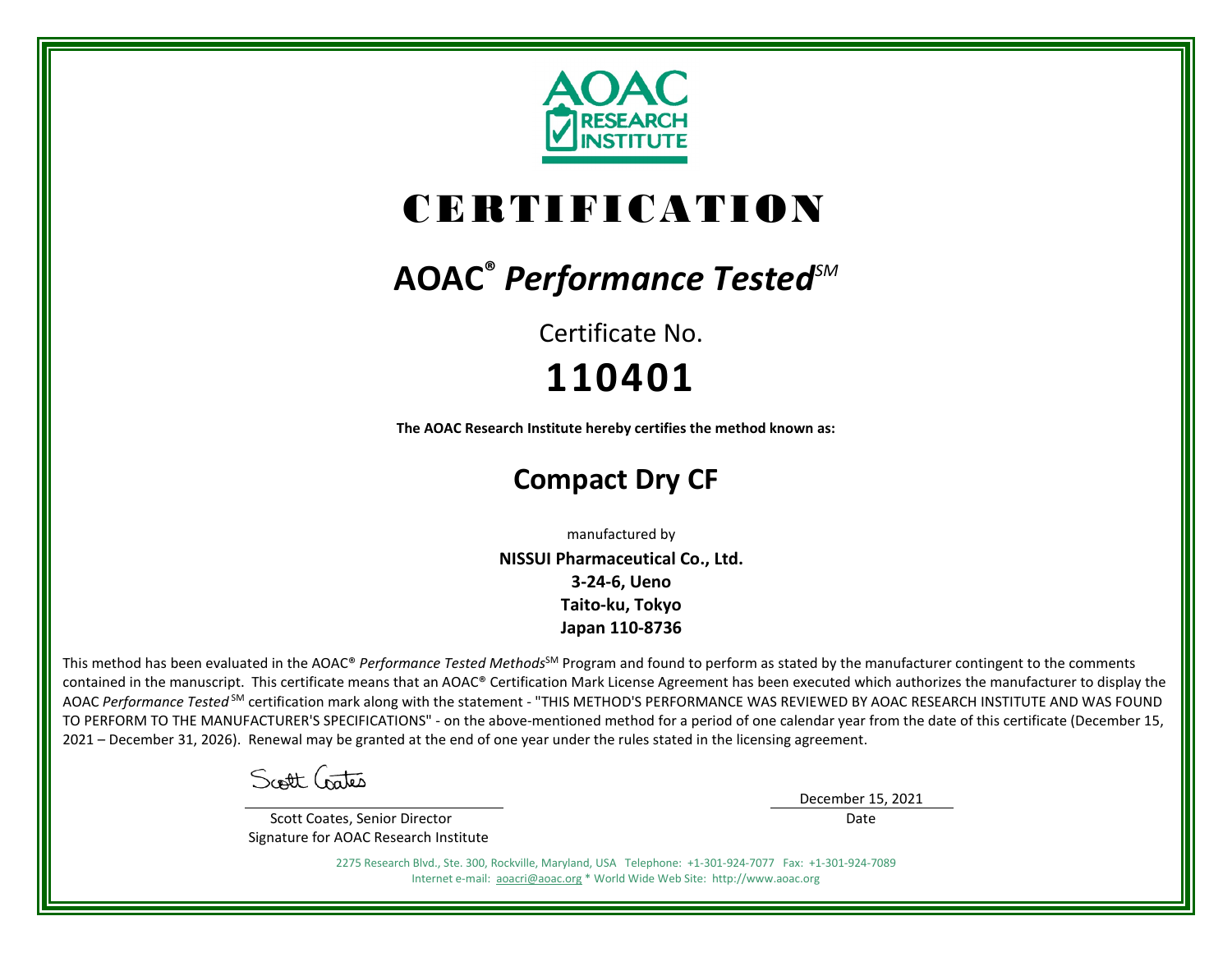| <b>METHOD AUTHORS</b><br>Original Validation: NISSUI PHARMACEUTICAL CO., LTD.<br>Modification June 2015: Shingo Mizuochi and Maria Nelson |                                                                                                                                             | <b>SUBMITTING COMPANY</b><br>Nissui Pharmaceutical Co., Ltd.<br>3-23-9, Ueno<br>Taito-ku, Tokyo<br>Japan 110-8736                                                                                                                                                                                                                                                                                                                                                                                                                                                                                                                                                                                                       | <b>CURRENT COMPANY ADDRESS</b><br>NISSUI Pharmaceutical Co., Ltd.<br>3-24-6, Ueno<br>Taito-ku, Tokyo<br>Japan 110-8736                           |  |
|-------------------------------------------------------------------------------------------------------------------------------------------|---------------------------------------------------------------------------------------------------------------------------------------------|-------------------------------------------------------------------------------------------------------------------------------------------------------------------------------------------------------------------------------------------------------------------------------------------------------------------------------------------------------------------------------------------------------------------------------------------------------------------------------------------------------------------------------------------------------------------------------------------------------------------------------------------------------------------------------------------------------------------------|--------------------------------------------------------------------------------------------------------------------------------------------------|--|
|                                                                                                                                           |                                                                                                                                             |                                                                                                                                                                                                                                                                                                                                                                                                                                                                                                                                                                                                                                                                                                                         |                                                                                                                                                  |  |
| <b>METHOD NAME(S)</b><br>Compact Dry CF                                                                                                   |                                                                                                                                             | <b>CATALOG NUMBERS</b><br>06744, 06745                                                                                                                                                                                                                                                                                                                                                                                                                                                                                                                                                                                                                                                                                  |                                                                                                                                                  |  |
|                                                                                                                                           |                                                                                                                                             |                                                                                                                                                                                                                                                                                                                                                                                                                                                                                                                                                                                                                                                                                                                         |                                                                                                                                                  |  |
| <b>INDEPENDENT LABORATORY</b><br>Q Laboratories<br>1400 Harrison Ave<br>Cincinnati, OH 45214<br>USA.                                      | <b>Modification June 2015</b><br>Campden BRI<br><b>Station Road</b><br>Chipping Campden<br>Gloucerstershire, GL55 6LD, UK                   | <b>AOAC EXPERTS AND PEER REVIEWERS</b><br>Original Validation: Wallace Andrews <sup>1</sup> , Joseph Odumeru <sup>2</sup> , Yataro Kokubo <sup>3</sup><br><sup>1</sup> Retired USDA FDA CFSAN, College Park, MD, USA<br><sup>2</sup> University of Guelph, Guelph, Ontario, CANADA<br><sup>3</sup> Japan Food Hygiene Association, JAPAN<br>June 2015 Modification: Yi Chen <sup>4</sup> , Yvonne Salfinger <sup>5</sup> , Maria Cristina Fernandez <sup>6</sup><br><sup>4</sup> USDA FDA CFSAN, College Park, MD, USA<br><sup>5</sup> Consultant, Denver, CO, USA<br><sup>6</sup> University of Buenos Aires, Buenos Aires, Argentina<br><sup>7</sup> Brodsky Consultants, Ontario, Canada: February 2019 modification |                                                                                                                                                  |  |
|                                                                                                                                           |                                                                                                                                             |                                                                                                                                                                                                                                                                                                                                                                                                                                                                                                                                                                                                                                                                                                                         |                                                                                                                                                  |  |
| <b>APPLICABILITY OF METHOD</b><br>Target organism - Coliforms<br>and ground beef                                                          | Matrixes - OMA 966.24 - Raw ground pork, raw pork, raw lamb, raw veal,<br>June 2015 Modification - ISO 4832:2006; ISO 16649-1:2001 - cooked | <b>REFERENCE METHODS</b><br>Official Methods of Analysis (2005) 18th Ed. AOAC INTERNATIONAL,<br>method for the enumeration of coliforms -- Colony-count technique (4)                                                                                                                                                                                                                                                                                                                                                                                                                                                                                                                                                   | Gaithersburg, MD. Method 966.24 (Most Probable Number Method) (2)<br>ISO 4832:2006, Microbiology of food and animal feeding stuffs -- Horizontal |  |
| instant non-fat dry milk, pasteurized milk (2 %)                                                                                          | chicken, pre-washed bagged shredded iceberg lettuce, frozen cod fillets,                                                                    |                                                                                                                                                                                                                                                                                                                                                                                                                                                                                                                                                                                                                                                                                                                         |                                                                                                                                                  |  |
| Performance claims - Company Dry CF is equivalent to the reference<br>method (AOAC OMA 966.24).                                           |                                                                                                                                             |                                                                                                                                                                                                                                                                                                                                                                                                                                                                                                                                                                                                                                                                                                                         |                                                                                                                                                  |  |
|                                                                                                                                           |                                                                                                                                             |                                                                                                                                                                                                                                                                                                                                                                                                                                                                                                                                                                                                                                                                                                                         |                                                                                                                                                  |  |
| <b>ORIGINAL CERTIFICATION DATE</b><br><b>November 17, 2004</b>                                                                            |                                                                                                                                             | <b>CERTIFICATION RENEWAL RECORD</b><br>Renewed annually through December 2022.                                                                                                                                                                                                                                                                                                                                                                                                                                                                                                                                                                                                                                          |                                                                                                                                                  |  |
| <b>METHOD MODIFICATION RECORD</b><br>June 2015 Level 2<br>1.<br>2.<br>February 2019 Level 2                                               |                                                                                                                                             | <b>SUMMARY OF MODIFICATION</b><br>1.<br>Matrix extension approval.<br>2.                                                                                                                                                                                                                                                                                                                                                                                                                                                                                                                                                                                                                                                | Shelf life increase to 24 months and corporate address change.                                                                                   |  |
| method is distributed by:<br>1.<br><b>Hardy Diagnostics</b><br>2.<br><b>R-Biopharm AG</b>                                                 | Under this AOAC® Performance Tested <sup>5M</sup> License Number, 110401 this                                                               | Under this AOAC® Performance Tested <sup>SM</sup> License Number, 110401 this<br>method is distributed as:<br>1.<br><b>Compact Dry CF</b><br>2.<br><b>Compact Dry CF</b>                                                                                                                                                                                                                                                                                                                                                                                                                                                                                                                                                |                                                                                                                                                  |  |

#### **PRINCIPLE OF THE METHOD (1)**

The test method is a plate count unit facilitating the rapid determination of coliform bacterial loads of raw meats. The plates are pre-sterilized, contained nutrients supplemented with selective substances, chromogenic enzyme substrate and a cold water-soluble gelling agent. The medium should be re-hydrated with 1 ml of (diluted) sample material with a diffuse automatically and can be incubated. Full medium size in the plate is 20 cm<sup>2</sup>. Gelling agent is allowed to solidify, plates are incubated, and then coliforms are counted.

#### **DISCUSSION OF THE VALIDATION STUDY (1)**

This method validation study demonstrated that the Compact Dry CF methodology and the reference conventional culture method produced comparable coliform count results. Therefore, Compact Dry CF plates could be a convenient alternative for routine microbiological food testing. Observations during this study have shown that the Compact Dry CF plates are easy to use, with a minimal amount of analyst time needed for a single quantitative test. The time from preparation media to setting up was 250 min per 20 samples for AOAC methodology. The time for same procedures was 150 min per 20 samples for Compact Dry CF methodology. The equipment requirement and overall cost of the assay is less than that of the AOAC methodology. There is no secondary transfer into multiple tubes or additional biochemical analyses. The amount of time required to read the Compact Dry CF is a bit longer than reading successive tubes and biochemicals from the AOAC methodology, but the plates are read anywhere from one to nine days prior to when the result would be completed from the AOAC methodology, allowing for faster reaction time and less down time for the producer or originator of the sample. There are economical and safety advantages to having a more rapid response time.

In conclusion, the Compact Dry CF, using the newly developed dry sheet medium technology, is a convenient alternative for routine microbiological food testing.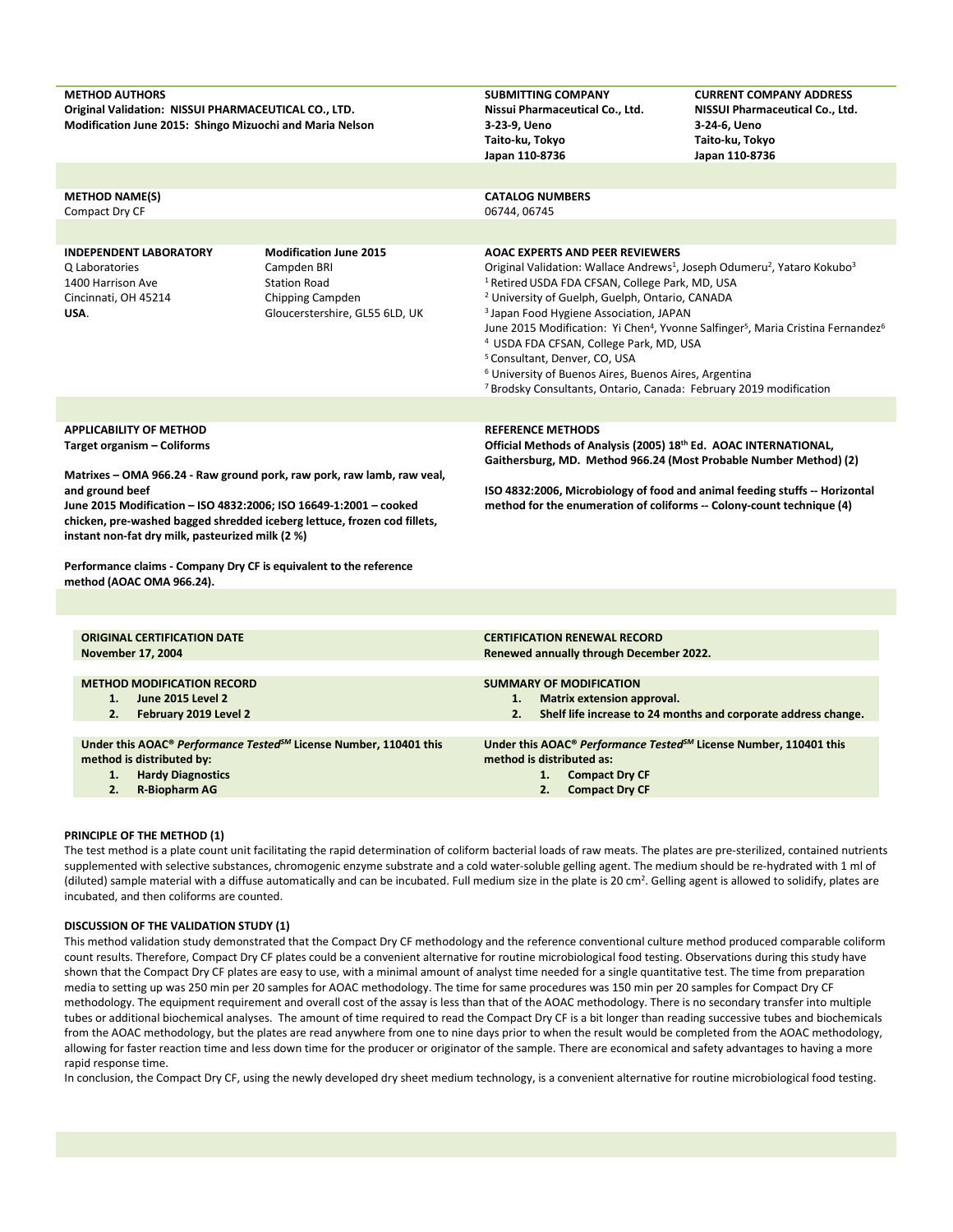| Table 1. Compact Dry CF Inclusivity Study (coliform bacteria) |                | (1)            |              |
|---------------------------------------------------------------|----------------|----------------|--------------|
| Strain                                                        | Test number    | Color reaction | Negative     |
| Citrobacter amalonaticus                                      | 1              | B              |              |
| Citrobacter freundii                                          | 4              | В              |              |
| Citrobacter koseri                                            | 2              | B              |              |
| Enterobacter aerogenes                                        | 4              | B              |              |
| Enterobacter amnigenus                                        | 4              | B              |              |
| Enterobacter asburiae                                         | 1              | B              |              |
| Enterobacter cancerogenus                                     | 1              | B              |              |
| <b>Enterobacter cloacae</b>                                   | 4              | B              |              |
| Enterobacter gergoviae                                        | 1              | BG             |              |
| Enterobacter intermedium                                      | $\overline{2}$ | <b>BG</b>      |              |
| Enterobacter sakazakii                                        |                | <b>BG</b>      |              |
| <b>Escherichia blattae</b>                                    | 1              | W              | $\mathbf{1}$ |
| Eschericia coli                                               | 9              | B              |              |
| Eschericia coli O157:H7                                       | 2              | B              |              |
| Eschericia coli O111                                          | 2              | B              |              |
| Escherichia fergusonii                                        | 2              | B              |              |
| Eschericia hermanii                                           | $\mathbf{1}$   | B              |              |
| Klebsiella oxytoca                                            | 4              | B              |              |
| Klebsiella ozaenae                                            | 2              | B              |              |
| Klebsiella pneumoniae                                         | 2              | B              |              |
| Klebsiella terrigena                                          |                | LB             |              |
|                                                               | 51             |                | $\mathbf{1}$ |

B: Blue, BG: Blue/Green, LB: Light Blue, W: White.

| Strain                                          | Test number    | Color reaction           | Positive     |
|-------------------------------------------------|----------------|--------------------------|--------------|
| Achromobacter xylosoxidans subsp. denitrificans | $\mathbf{1}$   | sW                       |              |
| Achromobacter xylosoxidans subsp. xylosoxidans  | $\mathbf{1}$   | sW                       |              |
| Acinetobacter baumanii                          | $\mathbf{1}$   | W                        |              |
| Acinetobacter calcoaceticus                     | $\overline{2}$ | $W/-$                    |              |
| Aeromonas hydrophila                            | $\overline{2}$ | $WG/-$                   | $\mathbf{1}$ |
| Alcaligenes faecalis                            | $\mathbf{1}$   | sW                       |              |
| <b>Bacillus cereus</b>                          | $\overline{2}$ |                          |              |
| Edwardsiella tarda                              | 3              | W                        |              |
| Lactobacillus lactis                            | $\mathbf{1}$   | $\overline{\phantom{a}}$ |              |
| Micrococcus luteus                              | 1              | $\overline{\phantom{a}}$ |              |
| Micrococcus Iylae                               | $\mathbf{1}$   | $\sim$                   |              |
| Moraxella nonliquefaciens                       | $\mathbf{1}$   | $\sim$                   |              |
| Moraxella ovis                                  | $\mathbf{1}$   | $\overline{\phantom{a}}$ |              |
| Proteus mirabilis                               | $\mathbf{1}$   | br                       |              |
| Proteus vulgaris                                | $\overline{2}$ | br                       |              |
| Providencia alcalifaciens                       | $\overline{2}$ | br                       |              |
| Pseudomonas aeruginosa                          | $\mathbf{1}$   | W                        |              |
| Pseudomonas alcaligenes                         | $\mathbf{1}$   | $\sim$                   |              |
| Pseudomonas diminuta                            | $\overline{2}$ | ÷.                       |              |
| Pseudomonas fluorescens                         | $\mathbf{1}$   | $\mathcal{L}$            |              |
| Pseudomonas mendocina                           | $\mathbf 1$    | W                        |              |
| Pseudomonas pseudoalcaligenes                   | $\mathbf{1}$   | sW                       |              |
| Pseudomonas putida                              | $\mathbf{1}$   |                          |              |
| Pseudomonas stutzeri                            | $\mathbf{1}$   | W                        |              |
| Pseudomonas vesicularis                         | $\mathbf{1}$   | $\overline{\phantom{a}}$ |              |
| Salmonella Choleraesuis                         | $\overline{2}$ | W                        |              |
| Salmonella Typhimurium                          | $\mathbf{1}$   | W                        |              |
| Shigella flexineri                              | $\overline{2}$ | W                        |              |
| Shigella boydii                                 | 1              | G                        | 1            |
| Staphylococcus aureus                           | 3              | ×.                       |              |
| Streptococcus agalactiae                        | $\mathbf{1}$   | ÷.                       |              |
| Streptococcus bovis                             | $\mathbf{1}$   | $\sim$                   |              |
| Streptococcus canis                             | $\mathbf{1}$   | $\sim$                   |              |
| Streptococcus equines                           | $\mathbf{1}$   | $\sim$                   |              |
| Streptococcus pneumoniae                        | $\mathbf{1}$   | ×.                       |              |
| Streptococcus pyogenes                          | $\mathbf{1}$   | $\sim$                   |              |
| Streptococcus salivarius                        | $\mathbf{1}$   | $\overline{a}$           |              |
| Streptococcus sanguis                           | $\mathbf{1}$   | ÷.                       |              |
| Streptococcus uberis                            | $\mathbf{1}$   | $\mathcal{L}$            |              |
| Serratia marcescens                             | 1              | B                        | 1            |
|                                                 | 52             |                          | 3            |

B: Blue , G: Green, br: Brown, W: White, WG: White Green, -:non growth, s: small.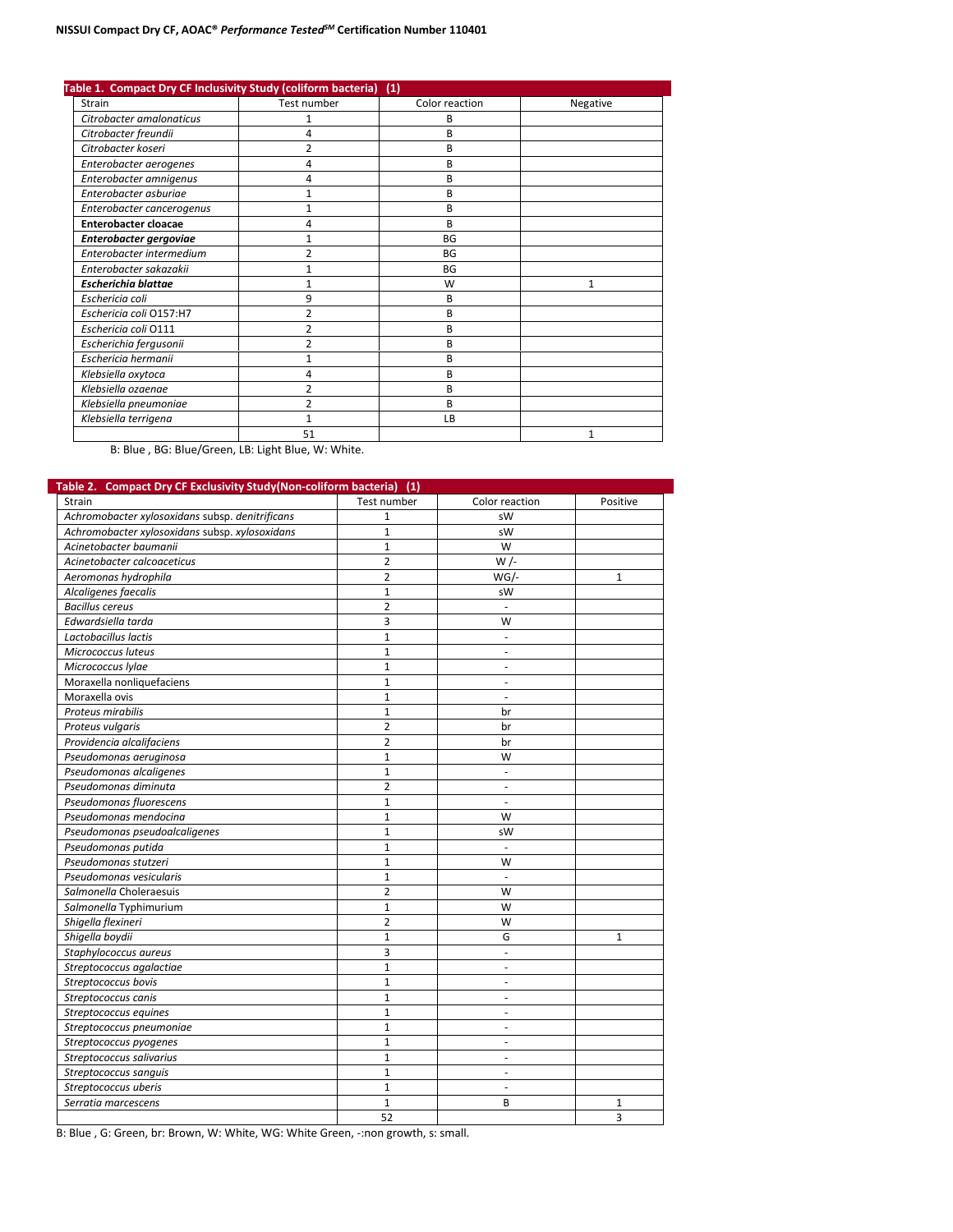| Table 3. Compact Dry CF Method Comparison (Raw Ground Pork) (1) |                |                            |                         |                         |                 |
|-----------------------------------------------------------------|----------------|----------------------------|-------------------------|-------------------------|-----------------|
|                                                                 |                | Compact Dry CF<br>Coliform |                         | AOAC 966.24<br>Coliform |                 |
| Coliform LEVEL                                                  |                |                            |                         |                         |                 |
|                                                                 |                | ctu/g                      | log <sub>10</sub> cfu/g | ctu/g                   | $log_{10}ctu/g$ |
|                                                                 | $\mathbf{1}$   | 5                          | 0.70                    | 9.1                     | 0.96            |
| 10-100 cfu/g                                                    | $\overline{2}$ | 15                         | 1.18                    | 23                      | 1.36            |
|                                                                 | 3              | 30                         | 1.48                    | 43                      | 1.63            |
|                                                                 | 4              | 15                         | 1.18                    | 23                      | 1.36            |
|                                                                 | 5              | 10                         | 1.00                    | 3.6                     | 0.56            |
|                                                                 | Mean           | 15                         | 1.11                    | 20.34                   | 1.17            |
|                                                                 | Sr             | 9.35                       | 0.28                    | 15.28                   | 0.42            |
|                                                                 | RSDr%          | 62.36                      | 25.76                   | 75.13                   | 35.86           |
|                                                                 | $\mathbf{1}$   | 240                        | 2.38                    | 230                     | 2.36            |
| 100-1000 cfu/g                                                  | $\overline{2}$ | 200                        | 2.30                    | 430                     | 2.63            |
|                                                                 | 3              | 270                        | 2.43                    | 230                     | 2.36            |
|                                                                 | $\overline{4}$ | 100                        | 2.00                    | 150                     | 2.18            |
|                                                                 | 5              | 180                        | 2.26                    | 93                      | 1.97            |
|                                                                 | Mean           | 198                        | 2.27                    | 226.6                   | 2.30            |
|                                                                 | Sr             | 64.96                      | 0.17                    | 127.58                  | 0.25            |
|                                                                 | RSDr%          | 32.81                      | 7.37                    | 56.30                   | 10.74           |
|                                                                 | $\mathbf{1}$   | 1800                       | 3.26                    | 2300                    | 3.36            |
| 1000-10000cfu/g                                                 | $\overline{2}$ | 1800                       | 3.26                    | 4300                    | 3.63            |
|                                                                 | 3              | 2200                       | 3.34                    | 4300                    | 3.63            |
|                                                                 | 4              | 1800                       | 3.26                    | 2400                    | 3.38            |
|                                                                 | 5              | 1500                       | 3.18                    | 2400                    | 3.38            |
|                                                                 | Mean           | 1820                       | 3.26                    | 3140                    | 3.48            |
|                                                                 | Sr             | 249.00                     | 0.06                    | 1059.72                 | 0.14            |
|                                                                 | RSDr%          | 13.68                      | 1.81                    | 33.75                   | 4.09            |
|                                                                 | $\mathbf{1}$   | $<$ 10                     | <1                      | $3$                     | < 0.48          |
| Uninoculated                                                    | $\overline{2}$ | $<$ 10                     | $<$ 1                   | $3$                     | < 0.48          |
|                                                                 | 3              | $<$ 10                     | $\leq 1$                | $3$                     | < 0.48          |
|                                                                 | 4              | $<$ 10                     | $\leq 1$                | $3$                     | < 0.48          |
|                                                                 | 5              | $<$ 10                     | $\leq 1$                | $<3\,$                  | < 0.48          |
|                                                                 | Mean           | $<$ 10                     | $\leq$ 1                | $3$                     | < 0.48          |
|                                                                 | Sr             |                            |                         |                         |                 |
|                                                                 | RSDr%          | $\overline{\phantom{a}}$   | $\overline{a}$          | $\blacksquare$          | $\overline{a}$  |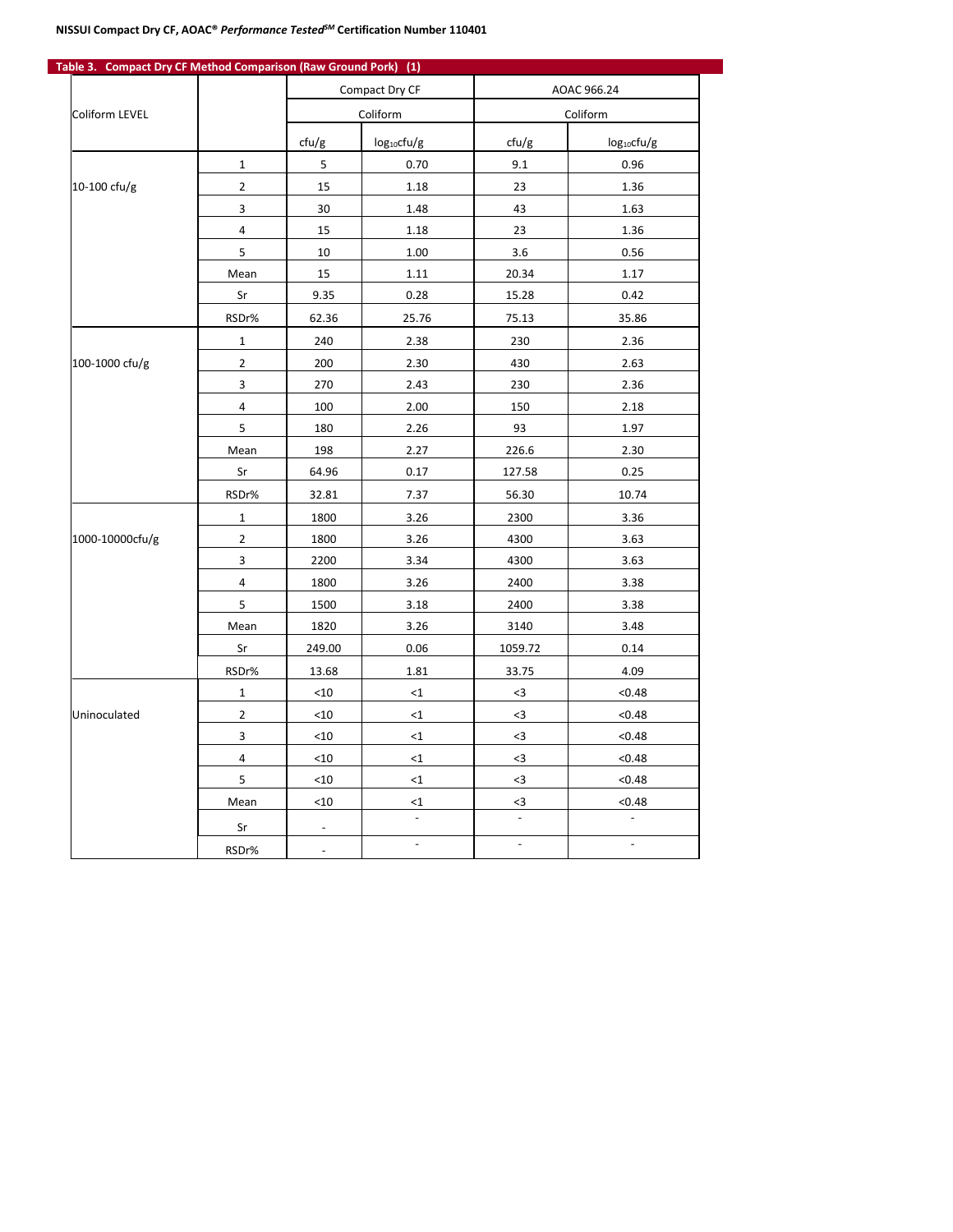|                 |                |          | Compact Dry CF   | AOAC 966.24    |                  |
|-----------------|----------------|----------|------------------|----------------|------------------|
| Coliform LEVEL  |                | Coliform |                  | Coliform       |                  |
|                 |                | ctu/g    | $log_{10}$ cfu/g | ctu/g          | $log_{10}$ cfu/g |
|                 | $\mathbf{1}$   | 90       | 1.95             | 43             | 1.64             |
| 10-100cfu/g     | $\overline{2}$ | 145      | 2.16             | 150            | 2.18             |
|                 | 3              | 140      | 2.15             | 39             | 1.59             |
|                 | 4              | 140      | 2.15             | 150            | 2.18             |
|                 | 5              | 75       | 1.88             | 93             | 1.97             |
|                 | Mean           | 118      | 2.06             | 95             | 1.91             |
|                 | Sr             | 32.90    | 0.13             | 54.53          | 0.28             |
|                 | RSDr%          | 27.88    | 6.45             | 57.40          | 14.89            |
|                 | $\mathbf{1}$   | 360      | 2.56             | 460            | 2.66             |
| 100-1000cfu/g   | $\overline{2}$ | 340      | 2.53             | 930            | 2.97             |
|                 | 3              | 580      | 2.76             | 460            | 2.66             |
|                 | 4              | 680      | 2.83             | 460            | 2.66             |
|                 | 5              | 290      | 2.46             | 430            | 2.63             |
|                 | Mean           | 450      | 2.63             | 548            | 2.72             |
|                 | Sr             | 170      | 0.16             | 213.94         | 0.14             |
|                 | RSDr%          | 37.78    | 6.07             | 39.04          | 5.17             |
|                 | $\mathbf{1}$   | 4100     | 3.61             | 4300           | 3.63             |
| 1000-10000cfu/g | $\overline{2}$ | 5750     | 3.76             | 2400           | 3.38             |
|                 | 3              | 1000     | 3.00             | 1500           | 3.18             |
|                 | 4              | 1500     | 3.18             | 1500           | 3.18             |
|                 | 5              | 1620     | 3.21             | 2400           | 3.38             |
|                 | Mean           | 2794     | 3.35             | 2420           | 3.35             |
|                 | Sr             | 2044.18  | 0.32             | 1143.24        | 0.19             |
|                 | RSDr%          | 73.16    | 9.54             | 47.24          | 5.64             |
|                 | $\mathbf 1$    | $<10$    | $\leq 1$         | $3$            | < 0.48           |
| Uninoculated    | $\overline{2}$ | $<10$    | $<$ 1            | $3$            | < 0.48           |
|                 | 3              | $<$ 10   | <1               | $3$            | < 0.48           |
|                 | 4              | $<$ 10   | <1               | $3$            | < 0.48           |
|                 | 5              | $<$ 10   | <1               | $3$            | < 0.48           |
|                 | Mean           | $<10$    | $\leq$ 1         | <3             | < 0.48           |
|                 | Sr             |          |                  |                |                  |
|                 | RSDr%          |          | $\overline{a}$   | $\blacksquare$ | $\blacksquare$   |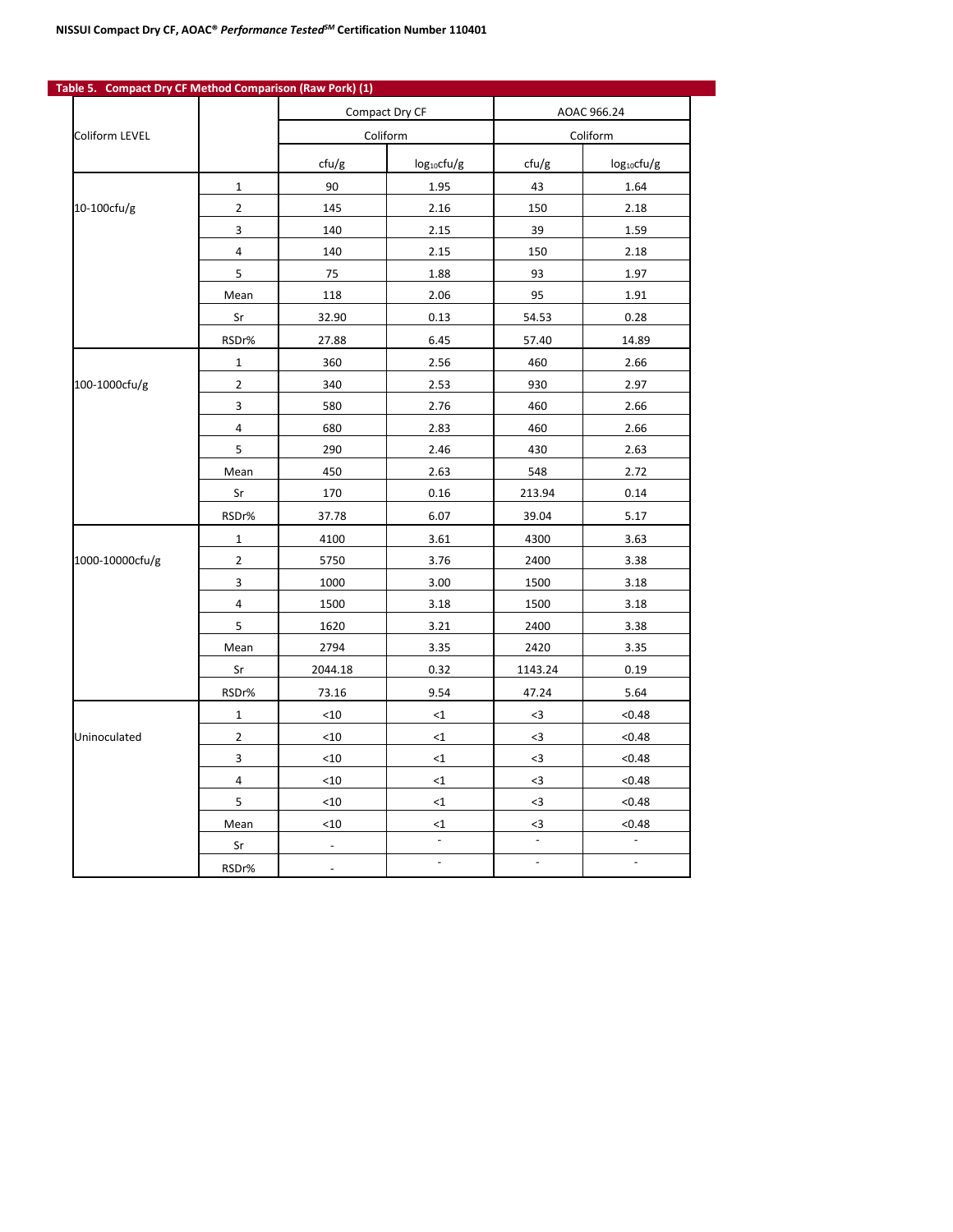|                 |                |                          | Compact Dry CF   |                    | AOAC 966.24      |  |
|-----------------|----------------|--------------------------|------------------|--------------------|------------------|--|
| Coliform LEVEL  |                | Coliform                 |                  | Coliform           |                  |  |
|                 |                | cfu/g                    | $log_{10}$ cfu/g | cfu/g              | $log_{10}$ cfu/g |  |
|                 | $\mathbf 1$    | 80                       | 1.90             | 43                 | 1.63             |  |
| 10-100 cfu/g    | $\mathbf 2$    | 20                       | 1.30             | 23                 | 1.36             |  |
|                 | $\mathsf 3$    | 20                       | 1.30             | 9.1                | 0.96             |  |
|                 | $\pmb{4}$      | 20                       | 1.30             | 9.1                | 0.96             |  |
|                 | 5              | 35                       | 1.54             | 23                 | 1.36             |  |
|                 | Mean           | 35                       | 1.47             | 21.44              | 1.26             |  |
|                 | Sr             | 25.98                    | 0.26             | 13.91              | 0.29             |  |
|                 | RSDr%          | 74.23                    | 17.96            | 64.89              | 23.27            |  |
|                 | $\mathbf{1}$   | 265                      | 2.42             | 240                | 2.38             |  |
| 100-1000cfu/g   | $\overline{2}$ | 235                      | 2.37             | 240                | 2.38             |  |
|                 | $\mathsf 3$    | 160                      | 2.20             | 430                | 2.63             |  |
|                 | 4              | 265                      | 2.423            | 150                | 2.18             |  |
|                 | 5              | 380                      | 2.58             | 430                | 2.63             |  |
|                 | Mean           | 261                      | 2.40             | 298                | 2.44             |  |
|                 | Sr             | 79.17                    | 0.13             | 125.98             | 0.19             |  |
|                 | RSDr%          | 30.33                    | 5.61             | 42.27              | 7.98             |  |
|                 | $\mathbf{1}$   | 5300                     | 3.72             | 4600               | 3.66             |  |
| 1000-10000cfu/g | $\overline{2}$ | 2485                     | 3.40             | 1100               | 3.04             |  |
|                 | 3              | 6400                     | 3.81             | 4300               | 3.63             |  |
|                 | 4              | 2995                     | 3.48             | 2100               | 3.32             |  |
|                 | 5              | 1390                     | 3.14             | 2300               | 3.36             |  |
|                 | Mean           | 3714                     | 3.51             | 2880               | 3.40             |  |
|                 | Sr             | 2071.13                  | 0.27             | 1507.32            | 0.25             |  |
|                 | RSDr%          | 55.77                    | 7.57             | 52.34              | 7.48             |  |
|                 | $\mathbf{1}$   | $<$ 10                   | ${<}1$           | $3$                | < 0.48           |  |
| Uninoculated    | $\overline{2}$ | < 10                     | ${<}1$           | $3$                | < 0.48           |  |
|                 | 3              | $<$ 10                   | ${<}1$           | $3$                | < 0.48           |  |
|                 | $\sqrt{4}$     | $<$ 10                   | ${<}1$           | $3$                | < 0.48           |  |
|                 | 5              | $<10$                    | ${<}1$           | $3$                | < 0.48           |  |
|                 | Mean           | $<10$                    | $\leq$ 1         | $3$                | < 0.48           |  |
|                 | Sr             | $\overline{\phantom{a}}$ | $\Box$           | $\bar{\mathbb{Z}}$ | $\Box$           |  |
|                 |                |                          | $\frac{1}{2}$    | $\mathbb{L}$       | $\Box$           |  |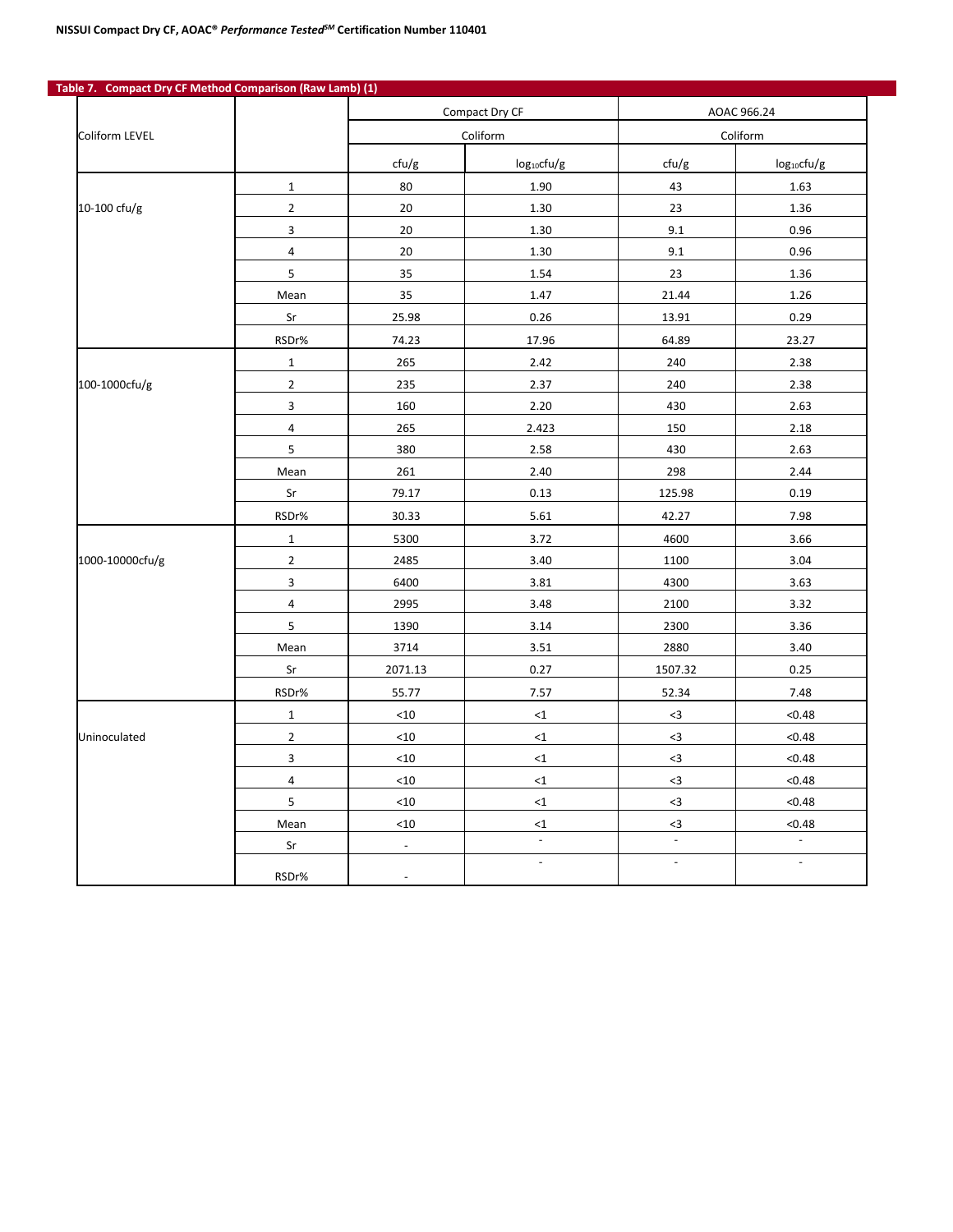### **Table 9. Compact Dry CF Method Comparison (Raw Veal) (1)**

|                 |                | Compact Dry CF           |                  |               | AOAC 966.24      |  |
|-----------------|----------------|--------------------------|------------------|---------------|------------------|--|
| Coliform LEVEL  |                | Coliform                 |                  | Coliform      |                  |  |
|                 |                | ctu/g                    | $log_{10}$ cfu/g | cfu/g         | $log_{10}$ cfu/g |  |
|                 | 1              | 5                        | 0.70             | 9.1           | 0.96             |  |
| 10-100 $ctu/g$  | 2              | 15                       | 1.18             | 23            | 1.36             |  |
|                 | 3              | 30                       | 1.48             | 43            | 1.63             |  |
|                 | 4              | 15                       | 1.18             | 23            | 1.36             |  |
|                 | 5              | 10                       | 1.00             | 3.6           | 0.56             |  |
|                 | Mean           | 15                       | 1.11             | 20.34         | 1.17             |  |
|                 | Sr             | 9.35                     | 0.28             | 15.28         | 0.42             |  |
|                 | RSDr%          | 62.36                    | 25.76            | 75.13         | 35.86            |  |
|                 | 1              | 240                      | 2.38             | 230           | 2.36             |  |
| 100-1000 cfu/g  | 2              | 200                      | 2.30             | 430           | 2.63             |  |
|                 | 3              | 270                      | 2.43             | 230           | 2.36             |  |
|                 | 4              | 100                      | 2.00             | 150           | 2.18             |  |
|                 | 5              | 180                      | 2.26             | 93            | 1.97             |  |
|                 | Mean           | 198                      | 2.27             | 226.6         | 2.30             |  |
|                 | Sr             | 64.96                    | 0.17             | 127.58        | 0.25             |  |
|                 |                | RSDr% 32.81              | 7.37             | 56.303        | 10.74            |  |
|                 | 1              | 1800                     | 3.26             | 2300          | 3.36             |  |
| 1000-10000cfu/g | $\overline{2}$ | 1800                     | 3.26             | 4300          | 3.63             |  |
|                 | 3              | 2200                     | 3.34             | 4300          | 3.63             |  |
|                 | 4              | 1800                     | 3.26             | 2400          | 3.38             |  |
|                 | 5              | 1500                     | 3.18             | 2400          | 3.38             |  |
|                 | Mean           | 1820                     | 3.26             | 3140          | 3.48             |  |
|                 | Sr             | 249.00                   | 0.06             | 1059.72       | 0.14             |  |
|                 |                | RSDr% 13.68              | 1.81             | 33.75         | 4.09             |  |
|                 | 1              | $<$ 10                   | $<$ 1            | $3$           | < 0.48           |  |
| Uninoculated    | 2              | $<$ 10                   | $<$ 1            | $3$           | < 0.48           |  |
|                 | 3              | $<$ 10                   | $<$ 1            | $3$           | < 0.48           |  |
|                 | 4              | $<$ 10                   | $<$ 1            | $<$ 3         | < 0.48           |  |
|                 | 5              | $<$ 10                   | $<$ 1            | $<$ 3         | < 0.48           |  |
|                 | Mean           | $<$ 10                   | <1               | $<$ 3         | < 0.48           |  |
|                 | Sr             |                          |                  |               |                  |  |
|                 | RSDr%          | $\overline{\phantom{a}}$ |                  | $\frac{1}{2}$ | ÷,               |  |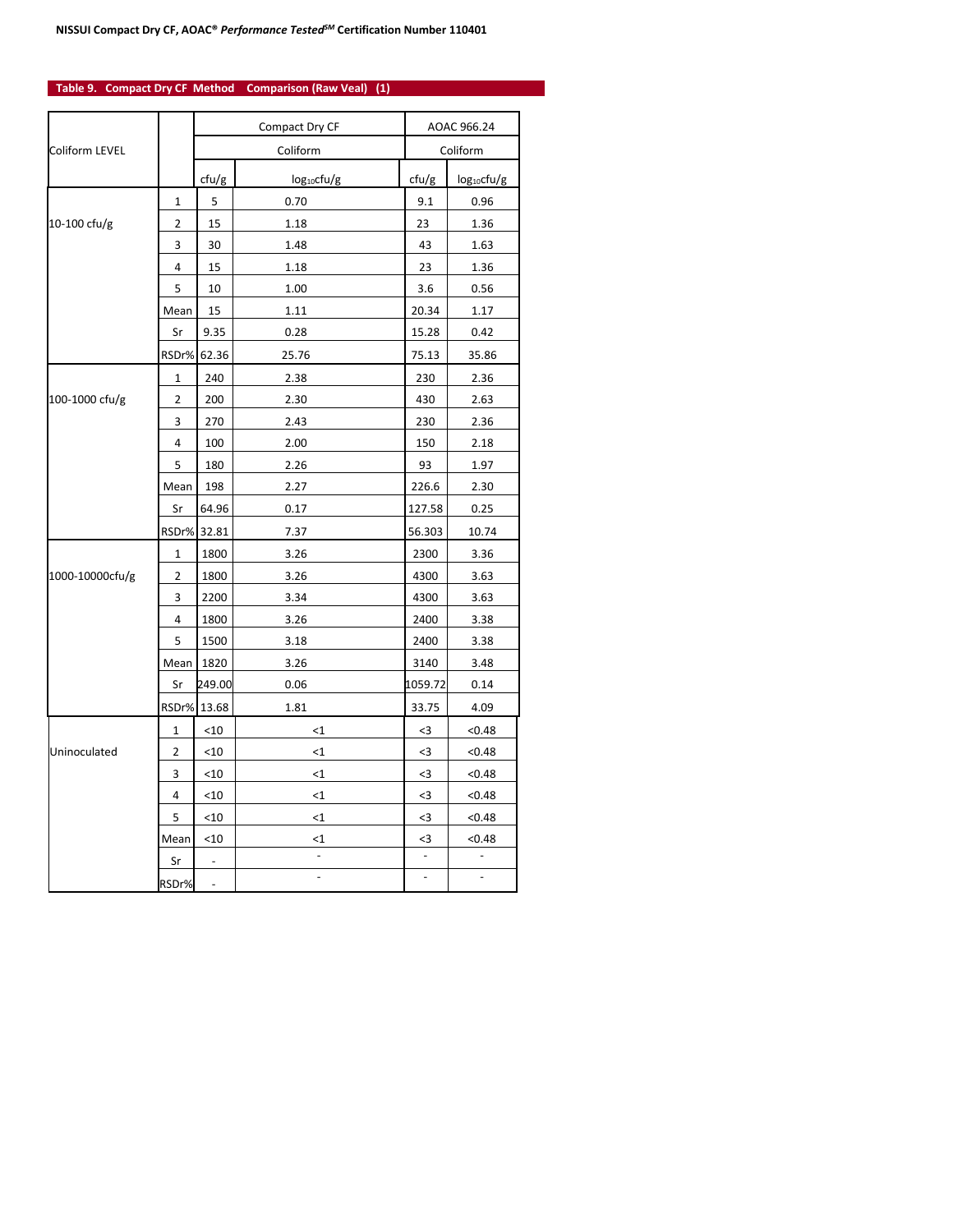#### **DISCUSSION OF THE MODIFICATION APPROVED JUNE 2015 (3)**

For this matrix extension study, the Compact Dry CF was evaluated against ISO 4832. In the single laboratory matrix studies, statistical differences were indicated between the Compact Dry CF and ISO 4832 for two of the five contamination levels tested for lettuce, and for the low contamination levels of cooked chicken, frozen fish, and milk powder. For lettuce, the ISO reference method recorded higher results than the Compact Dry CF in the lower contamination level, and the Compact Dry CF recorded higher results in the higher contamination level. For the other three levels, mean differences were small (<0.5) and CIs were within (-0.5, 0.5). For the low levels of cooked chicken, frozen fish, and milk powder, statistical differences were indicated, but only a few colonies were recovered in each of these matrixes at each of these levels, so the significance is not considere be relevant. Using Grubb's test, statistical outliers were detected in one contamination level of cooked chicken and one contamination level of lettuce, but no justifiable cause was noted in the study for removing the outliers, and so all data were included in the analysis. The  $r^2$  value was >0.94 for all matrixes.

In the multi-laboratory study on pasteurized milk, no statistical differences were found. Due to shipping and scheduling issues, two laboratories plus the organizing laboratory initiated testing one day later than the othe 11 laboratories. Because the organizing laboratory discovered a potential for die-off during sample storage, data from the laboratories (Laboratories 12-14) starting one day late were not included in the statistical analys Across 11 data sets, the mean differences between the Compact Dry CF and ISO 4832 were less than 0.10 log<sub>10</sub> at each contamination level, and the CIs were less than (-0.2, 0.2), well within the (-0.5, 0.5) acceptance criterion. The s<sub>r</sub>, RSD<sub>r</sub>, s<sub>R</sub>, and RSD<sub>R</sub> values were slightly smaller for the Compact Dry CF compared to ISO 4832. The r<sup>2</sup> value was 0.99. The results from both the single laboratory and multi-laboratory studies indi the Compact Dry CF gives consistent results, comparable to the reference method, within and across laboratories.

#### **Table 2. Single laboratory matrix study: Compact Dry CF vs ISO 4832 (3)** Matrix Cont. level **Compact Dry CF** Compact Dry CF ISO 4832 Mean diff.<sup>d</sup> 95% Cl<sup>e</sup><br>Matrix Cont. level Matrix r2*h* Mean<sup>*a*</sup>  $S_r^b$ *<sup>b</sup>* RSDr *<sup>c</sup>* Mean sr RSDr LCL*<sup>f</sup>* UCL*<sup>g</sup>* Cooked chicken 1 0.000 0.000 NA*<sup>i</sup>* 0.000 0.000 NA 0.000 0.000 0.000 0.96 2 1.010 0.388 38.4 0.774 0.552 71.3 0.236 -0.256 0.729 3 2.533 0.117 4.62 2.448 0.134 5.47 0.085 0.035 0.136 4 3.493 0.126 3.61 3.428 0.248 7.23 0.064 -0.046 0.175 5 4.523 0.153 3.38 4.353 0.133 3.06 0.169 0.044 0.294 Lettuce 1 0.000 0.000 NA 0.000 0.000 NA 0.000 0.000 0.000 0.97 2 1.981 0.529 26.7 2.216 0.531 24.0 -0.234 -0.627 0.159 3 3.933 0.167 4.25 4.026 0.153 3.80 -0.093 -0.146 -0.039 4 4.761 0.196 4.12 4.241 0.202 4.76 0.520 -0.358 0.683 5 5.086 0.084 1.65 4.955 0.126 2.54 0.131 -0.055 0.206 Frozen fish 1 1.181 0.469 39.7 1.748 0.296 16.9 -0.567 -0.855 -0.279 0.96 2 2.105 0.153 7.27 2.169 0.180 8.30 -0.064 -0.184 0.056 3 3.089 0.086 2.78 3.098 0.116 3.74 -0.009 -0.071 0.052 4 4.035 0.121 3.00 4.090 0.135 3.30 -0.055 -0.138 0.028 5 5.048 0.171 3.39 5.097 0.179 3.51 -0.049 -0.090 -0.008 Milk powder 1 0.577 0.617 107 0.000 0.000 NA 0.577 -0.136 1.018 0.94 2 1.887 0.912 48.3 2.041 0.735 36.0 -0.155 -0.496 0.187 3 2.598 0.164 6.31 2.719 0.236 8.68 -0.121 -0.230 -0.012 4 3.880 0.044 1.13 3.972 0.079 1.99 -0.092 -0.144 -0.039 5 4.872 0.140 2.87 4.951 0.177 3.58 -0.080 -0.123 -0.036

<sup>*a*</sup>Mean of five replicate portions, plated in duplicate, after logarithmic transformation: Log<sub>10</sub>[CFU/g + (0.1)f].

*<sup>b</sup>*Repeatability standard deviation.

*c* Relative standard deviation for repeatability.

*<sup>d</sup>*Mean difference between the candidate and reference methods.

*<sup>e</sup>*Confidence interval.

*f* 95% Lower confidence limit for difference of means.

*<sup>g</sup>*95% Upper confidence limit for difference of means.

*<sup>h</sup>*Square of correlation coefficient.

*i* Not applicable.